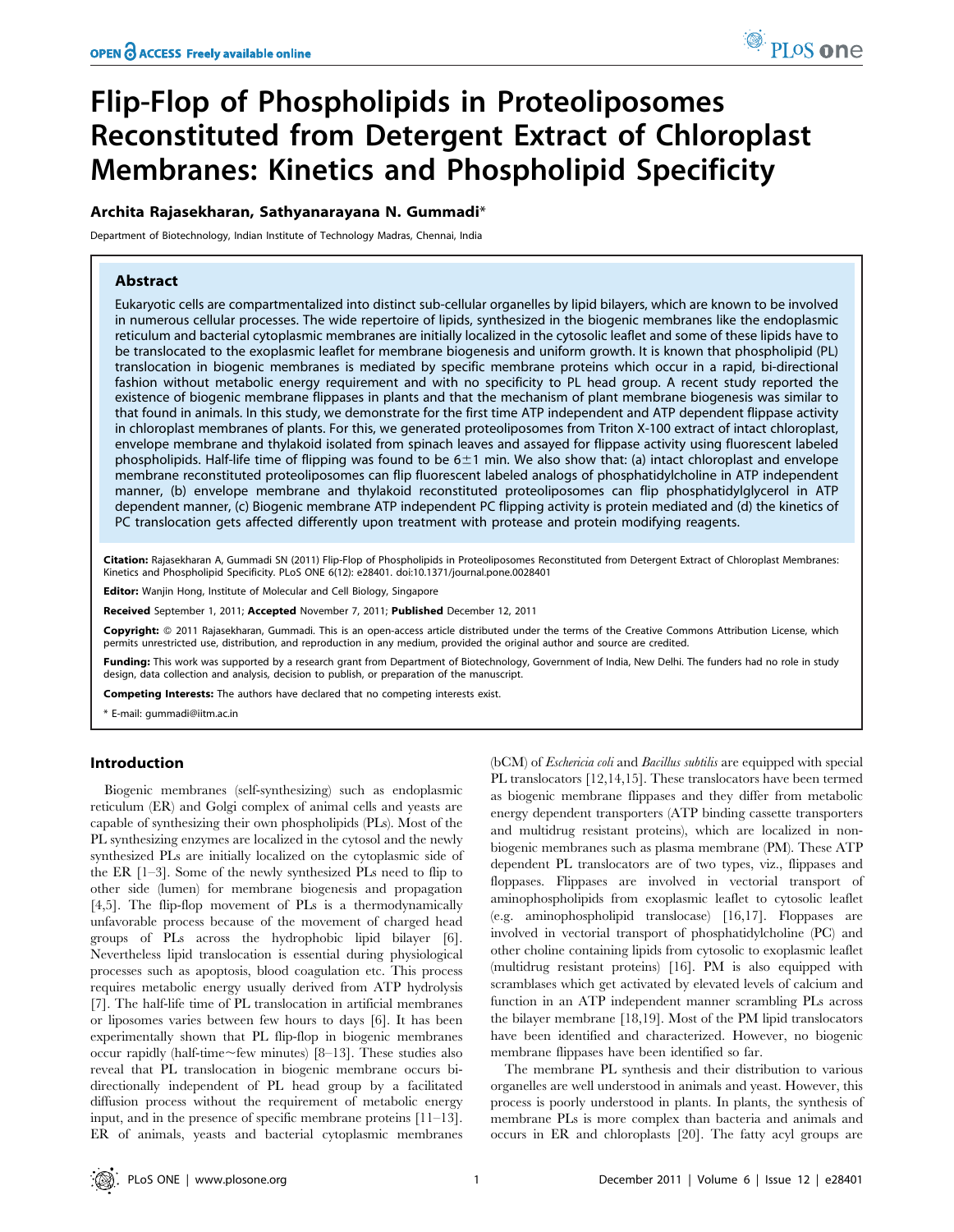synthesized by enzymes present in chloroplast and after being converted to acyl-CoA, move to ER, where it is utilized in the synthesis of all membrane PLs like PC, phosphatidylethanolamine (PE), phosphatidylserine (PS) and free sterols [20,21]. However, phosphatidylglycerol (PG) is synthesized and localized in the chloroplast. The bulk of PLs and sterols synthesized in ER move to other organelles for membrane biogenesis and also provide chloroplasts with acyl-glycerol back bone for the synthesis of the bulk of thylakoid lipids [21,22]. In contrast to animal cells, plant cell membranes have distinct non-phosphorus glycoglycerolipids such as monogalactosyl diacylglycerol (MGDG), digalactosyl diacylglycerol (DGDG) and sulfoquinovosyl diacylglycerol (SQDG) in chloroplast membranes. These membrane lipids are synthesized on the inner and outer envelope of chloroplast membranes from precursors present in the plastids or trafficked to the plastids from ER [23,24]. Due to involvement of different subcellular and endo-membrane system in biosynthesis of lipids, there is a constant shuttling of precursors between biogenic organelles which adds to its complexity. Till date, no detailed studies are available on translocation of PLs in various cellular membranes and their kinetics and substrate specificity. In an earlier study, we showed first evidence for biogenic membrane flippase activity in ER of spinach leaves [25]. However, till date there is no evidence on translocation of PLs in chloroplast envelope membranes.

In this study intact chloroplast, envelope membranes and thylakoids from spinach leaves were isolated and the detergent extract of these membranes were reconstituted into proteoliposomes and studied for biogenic membrane flippase (ATP independent), ATP dependent flippase and scramblase activity. In addition we also studied the kinetics of PL translocation and PL specificity for the various flippase activities. Our results clearly showed the presence of both, ATP independent and ATP dependent pool of flippases and that the PC flippase activity was protein-mediated and sensitive to NEM a cysteine modifier. We also confirmed that the translocation of lipids was not due to the presence of  $Ca^{2+}$  dependent scramblases.

## Materials and Methods

## Materials

Egg phosphatidylcholine (ePC), sodium dithionite, calcein, diethyl pyrocarbonate (DEPC), bovine pancreatic trypsin, phenyl glyoxal, 4-(2-aminoethyl)benzenesulfonyl fluoride (AEBSF), N-Ethylmaleimide (NEM), Guanosine 5'-triphosphate (GTP) sodium salt, ULTROL-grade Triton X-100, the protein estimation kit (BCA kit), Percoll, Plant Protease Inhibitor Cocktail were obtained from Sigma. 1-Oleoyl-2-{12-(7-nitro-2-1,3-benzoxadiazol-4-yl)aminododecanoyl}-sn-glycero-3-phosphocholine (NBD-PC), 1-oleoyl -2-{6-[(7-nitro-2-1,3-benzoxadiazol-4-yl)amino]hexanoyl}-sn-glycero-3-[phospho-rac-(1-glycerol)] ammonium salt (NBD-PG) were purchased from Avanti Polar Lipids, SM-2 Biobeads was purchased from Bio-Rad Laboratories. Adenosine 5'-triphosphate (ATP) disodium salt was purchased from Biobasic. All other chemicals were procured from Himedia, India.

# Isolation of chloroplast membranes from Spinacia oleracea leaves

Intact chloroplasts were isolated from spinach leaf homogenate by multiple percoll gradient protocol as described earlier [26]. Briefly, 30 g spinach leaves were homogenized in organelle isolation buffer (1% (w/v) polyvinylpolypyrrolidone, 300 mM Dsorbitol, 50 mM HEPES, 2 mM Na-EDTA, 1 mM  $MgCl<sub>2</sub>$  and 0.1% BSA in the presence of a 0.1% v/v plant protease inhibitor) in a blender with two 30 s bursts. The homogenate was filtered

through 8 layers of cheese cloth. Chloroplasts were sedimented by centrifugation at  $1500 \times g$  in a swinging bucket rotor. The crude chloroplast pellet was resuspended in 3 ml resuspension buffer containing 300 mM D-sorbitol, 50 mM HEPES, 2 mM Na-EDTA, 1 mM  $MgCl<sub>2</sub>$  and 0.1% BSA. The resuspended sample was loaded onto a multiple percoll density gradient (4 ml 10% Percoll, 4 ml 40% Percoll, 4 ml 80% Percoll from top to bottom) prepared in resuspension buffer. The Percoll gradients were centrifuged for 20 min at  $16,000 \times g$  in SW 41Ti rotor. Broken chloroplasts were collected at the 10–40% interface, while intact chloroplasts formed a band at the 40–80% interface. The fractions containing intact chloroplasts were collected and combined using a thin pasteur pipette and washed twice with three volumes of washing buffer (300 mM D-sorbitol, 50 mM HEPES, 2 mM Na-EDTA, 1 mM MgCl<sub>2</sub>) and centrifuged for 10 min at  $1,500 \times g$  and aliquots were snap frozen and stored at  $-80^{\circ}$ C. All steps were carried out at  $4^{\circ}$ C and fractions were collected at every step.

Intact chloroplasts were fractionated into envelope and thylakoid membranes as described earlier [27]. Purified intact chloroplasts  $(\sim 30 \text{ mg chlorophyll})$  were lysed by incubation with  $20 \text{ ml of } 10 \text{ mM Tricine/NaOH pH } 7.5 \text{ containing } 4 \text{ mM MgCl}_2$ by 2–3 freeze thaw cycles. The broken chloroplasts were adjusted to 0.3 M sucrose and layered onto a discontinuous sucrose gradient made of 12 ml 0.98 M sucrose and 16 ml of 0.6 M sucrose buffered with 10 mM Tricine/NaOH pH 7.5 containing 4 mM MgCl<sub>2</sub>. The gradient was centrifuged at  $113000 \times g_{\text{max}}$  for 90 min at  $4^{\circ}$ C in a Beckman SW 27 rotor. The stromal proteins remain at the top of the gradient while the envelope membranes form a band at the 0.6/0.98 M sucrose interface and the thylakoid membranes form a pellet at the bottom of the gradient. Envelope membranes were recovered by dilution followed by centrifugation at  $90000 \times g_{\text{max}}$  for 1 h in Beckman 100 Ti rotor. The collected membranes were buffered to 0.3 M sucrose, washed twice and resuspended in 10 mM Tricine/NaOH pH 7.5 containing 4 mM MgCl<sub>2</sub> and stored at  $-80^{\circ}$ C.

# Purity of isolated intact chloroplasts

Chlorophyll estimation. Aliquots of the isolated fractions were extracted with 80% acetone and optical density readings were recorded at 652 nm, 664.5 nm and 647 nm in a JASCO spectrophotometer. Chlorophyll concentrations were calculated as described earlier [28]. Calculations were done by two methods, in the first method total chlorophyll was measured and in the second method chlorophyll a and chlorophyll b was separately calculated using the following formulae

Chl a 
$$
(mg/ml) = 12.63Abs_{664.5} - 2.52Abs_{647}
$$

Chl b 
$$
(mg/ml) = 20.47Abs_{647} - 4.73Abs_{664.5}
$$

Total chl (mg/ml) = 
$$
\frac{Abs_{652} \times dilution factor}{36}
$$

 $Mg^{2+}$  dependent ATPase assay (chloroplast marker). ATPase activity was measured as the amount of  $P_i$  released by ATP hydrolysis using Ames method [29]. Briefly 50 µg of protein was taken and final volume was made to 100 µl with water and added to 200 µl of reaction mixture containing 3 mM ATP, 3 mM MgSO<sub>4</sub>.7H<sub>2</sub>O, 50 mM KCl, 1 mM sodium molybdate and 0.02% Brig 58, buffered to pH 8.0 with 50 mM Tricine. In addition, 3 mM sodium azide and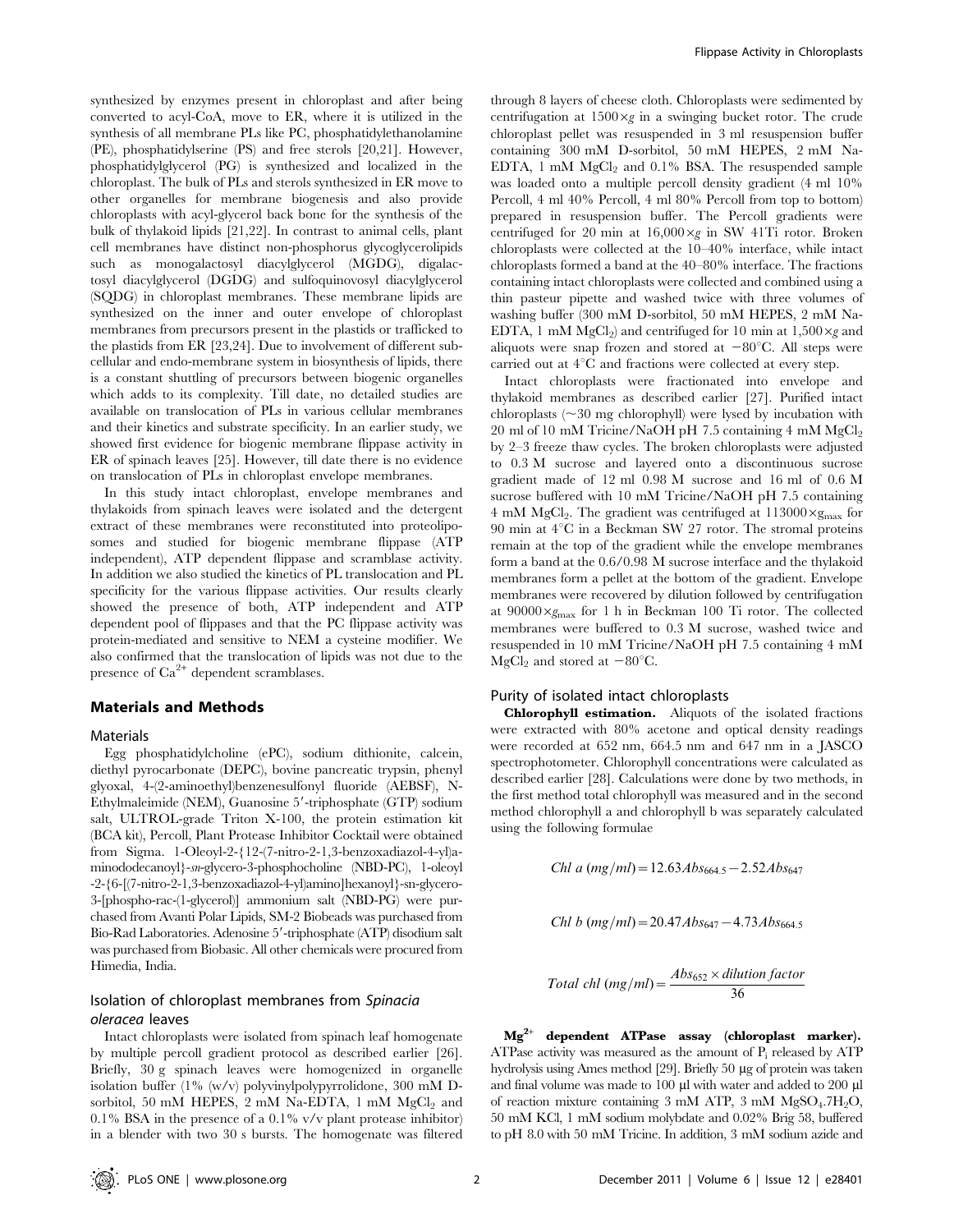0.25 mM sodium orthovanadate were added to inhibit mitochondrial F-type ATPase and PM P-type ATPase respectively. The mixture was incubated at  $37^{\circ}$ C for 20 min. The reaction was stopped by adding 50  $\mu$ l of 25% ice-cold TCA and 300  $\mu$ l of 1% (w/v) SDS with samples on ice bucket. The white precipitates formed were removed by centrifuging at  $10,000 \times g$  for 10 min. The supernatant was transferred to fresh tubes to estimate  $P_i$  released by adding 1 ml of Ames reagent (6 parts of  $0.4\%$  w/v ammonium molybdate in  $0.5$  M  $H_2SO_4$  to 1 part of 10% w/v ascorbic acid) and incubated for 30 min at room temperature. The absorbance at 820 nm was measured against reagent blank.

Cytochrome c reductase assay (ER marker). Different sub-cellular fractions collected during isolation were analyzed for cytochrome  $c$  reductase (CCR) activity, the marker enzyme specific to ER. Briefly,  $50 \mu L$  of the purified fraction was added to 700 ml of assay mixture containing 300 mM Tris buffer (pH 8.5), 20 mM potassium bicarbonate buffer (pH 8.5), 0.5 mg/mL BSA,  $1\%$  (w/v) cytochrome c solution, and 7.05 mM NADH. The reduction of cytochrome c was monitored spectrophotometrically by measuring the increase in absorbance at 550 nm for 10 min in a JASCO spectrophotometer [25].

P-type ATPase assay (plasma membrane marker). The ATPase activity was measured in 50 mM MES, 10 mM MgS04.7H2O, 5 mM sodium azide, 0.2 mM ammonium molybdate,  $100 \text{ mM}$  KNO<sub>3</sub> and  $3 \text{ mM}$  ATP in the presence and absence of  $100 \mu M$  sodium orthovanadate which is a PM ATPase inhibitor. ATPase activity was measured as the amount of Pi released by ATP hydrolysis as described in the previous section.

#### Microscopic study

The isolated chloroplast fraction was also analyzed using a scanning electron microscope (SEM) for intactness. The sample was fixed, air dried and coated with gold particles using an ion sputter coating unit. The EDS detector system was used and samples were slowly cooled under vacuum on the peltier stage after which it was observed in a Hitachi S-3400N model SEM [30].

# Preparation of Triton X-100 Extract (TE) from fractionated chloroplast membranes

TE was prepared by adding 250 µl of fractionated chloroplast membrane with equal volume of  $2 \times$  reconstitution buffer (10 mM HEPES/NaOH pH 7.5, 100 mM NaCl and 1% (w/v) Triton X-100) respectively. The sample was mixed and kept at  $4^{\circ}$ C with end over end rocking for 45 min. It was then ultra centrifuged in a MLA 130 rotor at 1,75,000 $\times g$  for 30 min at 4<sup>o</sup>C. The supernatant was carefully removed and used directly for reconstitution at a protein concentration of  $\sim$  5 mg/ml.

# Reconstitution of liposomes and proteoliposomes

Liposomes and proteoliposomes were prepared as described previously [13,25]. 4.5 µmol ePC and 0.3 mol% of NBD-PC were dried under a stream of nitrogen and solubilized in reconstitution buffer. For preparation of proteoliposomes, TE  $(\sim 5-6$  mg/ml) was added to solubilized lipid samples with known protein concentration. Pretreated SM2 biobeads were used to remove Triton X-100 to form liposomes or proteoliposomes. The reconstituted liposomes and proteoliposomes were collected by ultracentrifugation in MLA 130 rotor at  $2,30,000 \times g$  for 45 min at  $4^{\circ}$ C and washed 3 to 4 times with assay buffer (10 mM HEPES/ NaOH pH 7.5, 100 mM NaCl) to remove background fluorescence due to non-reconstituted lipids and proteins. The vesicles were resuspended in 1 ml of same buffer and passed 11 times through a 0.1 µm polycarbonate membrane filter using a lipid extruder to make vesicles of uniform size. The protein/ phospholipid ratio (PPR) of proteoliposomes was determined as previously described [31,32].

## Vesicle size analysis by dynamic light scattering (DLS)

The particle size (average mean diameter) of liposomes and proteoliposomes was measured by dynamic light scattering (DLS) at an angle of  $90^{\circ}$ C at  $25^{\circ}$ C for 5 min in a 90Plus particle size analyzer, Brookhaven Instruments Corp., New York, USA. Diluted liposome and proteoliposome samples (2.5 ml) were analyzed before and after extruding through a  $0.1 \mu m$  membrane filter [33].

#### Sucrose floatation gradient analysis

This analysis was performed to verify the reconstitution of membrane proteins from TE as described previously [25,34]. Briefly, 1 ml of the reconstituted proteoliposomes was layered under a series of sucrose  $(w/w)$  [20, 10, 5, 2.5%] and centrifuged at  $100000 \times g$  in a swinging – out rotor (SW 4Ti) for 1 h. Fractions were collected from different sucrose interfaces and dialyzed against assay buffer for 24 h with 4–5 buffer changes to remove sucrose from the fractions. The fractions were analyzed for the estimation of protein and phospholipids as described previously [31,32].

#### Collisional quenching experiments

To confirm the steady-state distribution of the labeled PLs across the membranes of liposomes and proteoliposomes, collisional quenching of NBD probes with potassium iodide (KI) was performed according to the method previously described [35]. NBD-PC containing liposomes and proteoliposomes were reconstituted using reconstitution buffer supplemented with 0.3 M KCl. Excitation and emission wavelengths were set at 470 and 530 nm, respectively. Fluorescence intensity was measured for samples consisting of  $50 \mu l$  of vesicles diluted into 1.95 ml of buffer containing 10 mM HEPES-NaOH (pH 7.5), and the quencher KI (0 to 0.3 M). Data were analyzed according to the modified Stern - Volmer equation:  $F_0/\Delta F = (1/f_a - K[Q]) + (1/f_a)$  where,  $F_o$  is the fluorescence intensity in the absence of the quencher,  $\Delta F$  is the fluorescence intensity in the presence of the quencher at concentration  $[Q]$ ,  $f_a$  is the fraction of fluorescence which is accessible to the quencher, and  $K$  is the Stern-Volmer quenching constant [36]. The fraction of NBD-PC accessible to iodide quenching is calculated as the inverse of the Y - intercept.

#### Flippase assay

The assay was performed using Perkin Elmer LS–55 Fluorescence spectrophotometer as described earlier [25]. A total of 20 ml of NBD-PC labeled liposomes and proteoliposomes was added to 1.98 ml of assay buffer in a fluorescence cuvette. Time-dependent fluorescence (Excitation at 470 nm and Emission at 530 nm) was monitored with constant low-speed stirring at  $22^{\circ}$ C. After the stabilization of fluorescence intensity  $(\sim 100 \text{ s})$ , sodium dithionite (1 M prepared freshly in Tris base pH 10) was added to a final concentration of 2 mM and decrease in fluorescence was measured for  $\sim$ 400 s. The initial fluorescence (F<sub>0</sub>) was taken as the average value of fluorescence intensity of the first plateau; the fluorescence after dithionite reduction  $(F_t)$  was taken as the average value of the second plateau. The % of NBD-PC reduced  $(P_{red})$ upon dithionite addition was calculated by normalizing the  $F_0$  to 1.0 and  $F_t$  as the fraction of  $F_0$ . The activity of flippase in a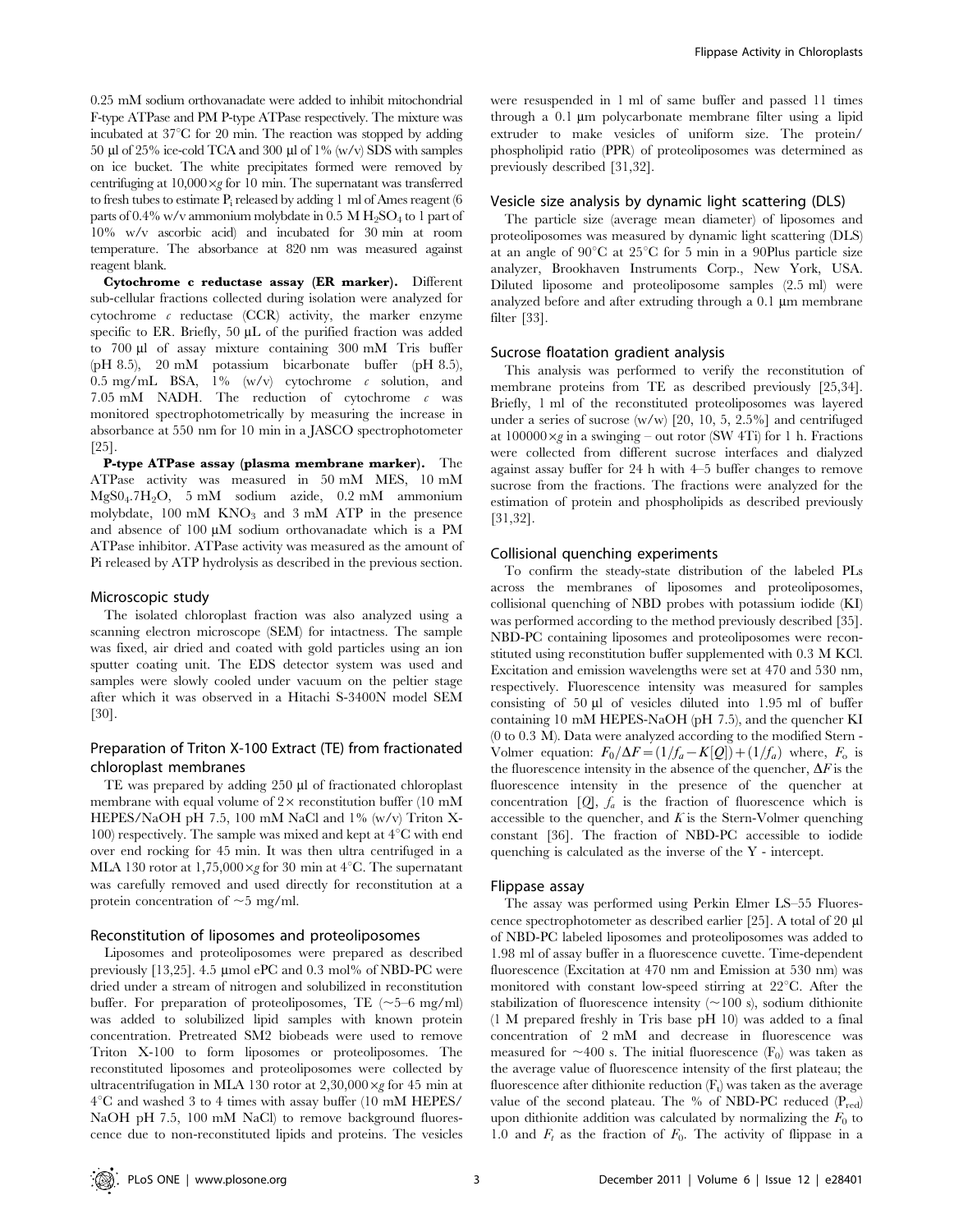proteoliposome preparation was taken as the difference between the percent reduced in the sample and the percent reduced in a liposome sample (control). Briefly,

$$
\mathbf{P}_{red} = \left(1 - \frac{F_t}{F_0}\right) \times 100
$$

Flippase activity  $(A) = (P_{red, proteoliposomes} - P_{red, liposomes})$ 

#### Assay for ATP dependent flippase activity

Liposomes and proteoliposomes were prepared as above with 4.5 mmol ePC and 0.3 mol% of NBD-PG and inside labeled vesicles were prepared by treating with 20 mM dithionite (Figure S1) and washing twice with assay buffer as described above. The vesicles were assayed for flippase activity as described earlier after incubating at  $37^{\circ}$ C with freshly prepared ATP (5 mM final concentration). The inside labeled vesicles were also subjected to protein modification in presence of ATP as described below.

## Treatment of TE and proteoliposomes with protease

Freshly prepared stock solution (50 mg/ml) of bovine pancreatic trypsin was added to TE to yield a final concentration of 10 mg/ ml and incubated at  $37^{\circ}$ C for 30 min before reconstitution. Similarly, the intact vesicles were treated with trypsin as described previously [12,25]. Briefly,  $50 \mu L$  of liposomes (control) or proteoliposomes was added with desired final concentrations of trypsin in assay buffer in assay mixture of 200  $\mu$ L and incubated at  $37^{\circ}$ C for 30 min. The incubated sample was then added to 2 mL of assay buffer, and the fluorescence intensity was monitored as described previously.

# Treatment of TE and proteoliposomes with protein modification reagents

Freshly prepared stock solutions (typically 100 mM) of diethyl pyrocarbonate (DEPC) in water, N-Ethylmaleimide (NEM), phenyl glyoxal (PG), and 4-(2-aminoethyl)benzenesulfonyl fluoride (AEBSF) in assay buffer were added to the liposomes (control) or proteoliposomes to yield the desired final concentration of protein modification reagent. The modifiers were first titrated with a known amount of proteoliposomes to determine the effective working concentrations of these reagents. Then the proteoliposomes with a known quantity of protein were used to study the effect of these compounds on flippase activity. TE was also treated with highest concentration of protein modifier, 20 mM of DEPC, 40 mM NEM, 5 mM of AEBSF and 5 mM of PG respectively. In all experiments, vesicle integrity was determined by treating the control liposomes with the largest amount of reagent used in the experiment and monitoring the fluorescence intensity for 400 s after dithionite treatment followed by treatment with Triton X-100. The proportion of functional flippases eliminated by treatment with protein modifying reagents (% inhibition) was calculated from the percent change in  $P_{\text{red}}$  after subtracting  $P_{\text{red}}$ for liposomes [13]:  $\%$  inhibition = [1 - ( $A_{NEM}/A_{mock}$ )] × 100%.

# Assay for scramblase activity

The measurement of scramblase activity was performed by two methods as described previously [37] with slight modification. Briefly, in the first method symmetrically labeled proteoliposomes were prepared as described in the previous section. Then these vesicles were treated with a final concentration of 20 mM

dithionite for 5 min to quench the fluorescent lipid molecules of the outer leaflet and immediately centrifuged for 20 min at  $2,30,000 \times g$  to pellet down the inside-labeled vesicles. Proteoliposomes containing inside labeled NBD-PC was incubated for 2 h at  $37^{\circ}$ C in assay buffer in presence of 2 mM Ca<sup>2+</sup> or 4 mM EGTA (control) and then transferred to a stirred fluorescence cuvette thermostatted at 22°C. The initial fluorescence was recorded for 200 s, and 2 mM dithionite (final concentration) was added. The difference between the non-quenchable fluorescence observed in the presence and absence of  $\tilde{Ca}^{2+}$  contributed to the  $Ca^{2+}$ -induced scrambling of NBD-PC located in the inner leaflet of proteoliposomes. In the second method the proteoliposomes were formed using only ePC without any fluorescent lipid. Outside labeled vesicles were prepared by adding NBD-PC (final solvent concentration of 0.25% DMSO) to pre-formed proteoliposomes. It was then incubated for two minutes at  $37^{\circ}$ C and vesicles were pelleted at  $2.30,000 \times g$  and washed twice with assay buffer. The vesicles were then incubated with  $2 \text{ mM } Ca^{2+}$  or  $4 \text{ mM } EGTA$ and assay was performed as described above at time  $(t) = 0, 1, 2$ and 3 hours of incubation.

#### Statistical Analysis

Data are presented as the mean of at least three independent experiments along with standard deviation (SD). Statistical analysis of data was done by Student's t test using Stata 10. Probability values  $(p)$  of  $\leq 0.05$  were considered to be statistically significant.

## Results

## Flippase assay using fluorescent PL analogs

The flippase assay is based upon the ability of dithionite to reduce the NBD labeled PL fluorophore to non-fluorescent amine products and measurement of flippase activity depends upon amount of fluorescent PLs available for dithionite quenching on the outer leaflet (Figure 1A). In the case of liposomes or proteoliposomes which do not have flippase but reconstituted with arbitrary protein, all the PLs on the outer leaflet were quenched upon addition of dithionite and yielded  $\sim 52 \pm 3\%$ quenching, whereas inner leaflet PLs were protected from dithionite (Figure 1A). Time dependent fluorescence quenching can be fitted to single exponential decay kinetics as reported earlier [12,25]. When proteoliposomes containing NBD-PC were reconstituted with detergent solubilized membrane fractions containing flippase activity, two-phase exponential decay kinetics was observed (Figure 1B). A sharp decrease in NBD fluorescence to 50% followed by a slow decrease in fluorescence was observed. This suggests that the sharp decrease in fluorescence is due to quenching of labeled lipids on outer leaflet (Fig. 1B trace a), whereas the slower decrease in fluorescence is due to inner labeled PLs being flipped to the outer leaflet which subsequently gets quenched by dithionite (Figure 1B trace b, dotted line). However, upon addition of 0.1% (w/v) Triton X-100 to liposomes and proteoliposomes,  $\sim$ 100% quenching was observed, indicating that the membrane permeability was disturbed leaving all the PLs accessible to dithionite for quenching (Figure 1B).

## Isolation of spinach chloroplast membranes

Multiple percoll gradients were used to isolate intact chloroplast from spinach leaves as described previously. Thylakoids and envelope membranes were isolated by lysing the intact chloroplast by freeze thaw in buffer and fractionated on a sucrose gradient as mentioned above. Several researchers have used both chlorophyll content and  $Mg^{2+}$  ATPase as marker for chloroplast isolation [28,38,39]. Hence, in this study the purity of isolated chloroplast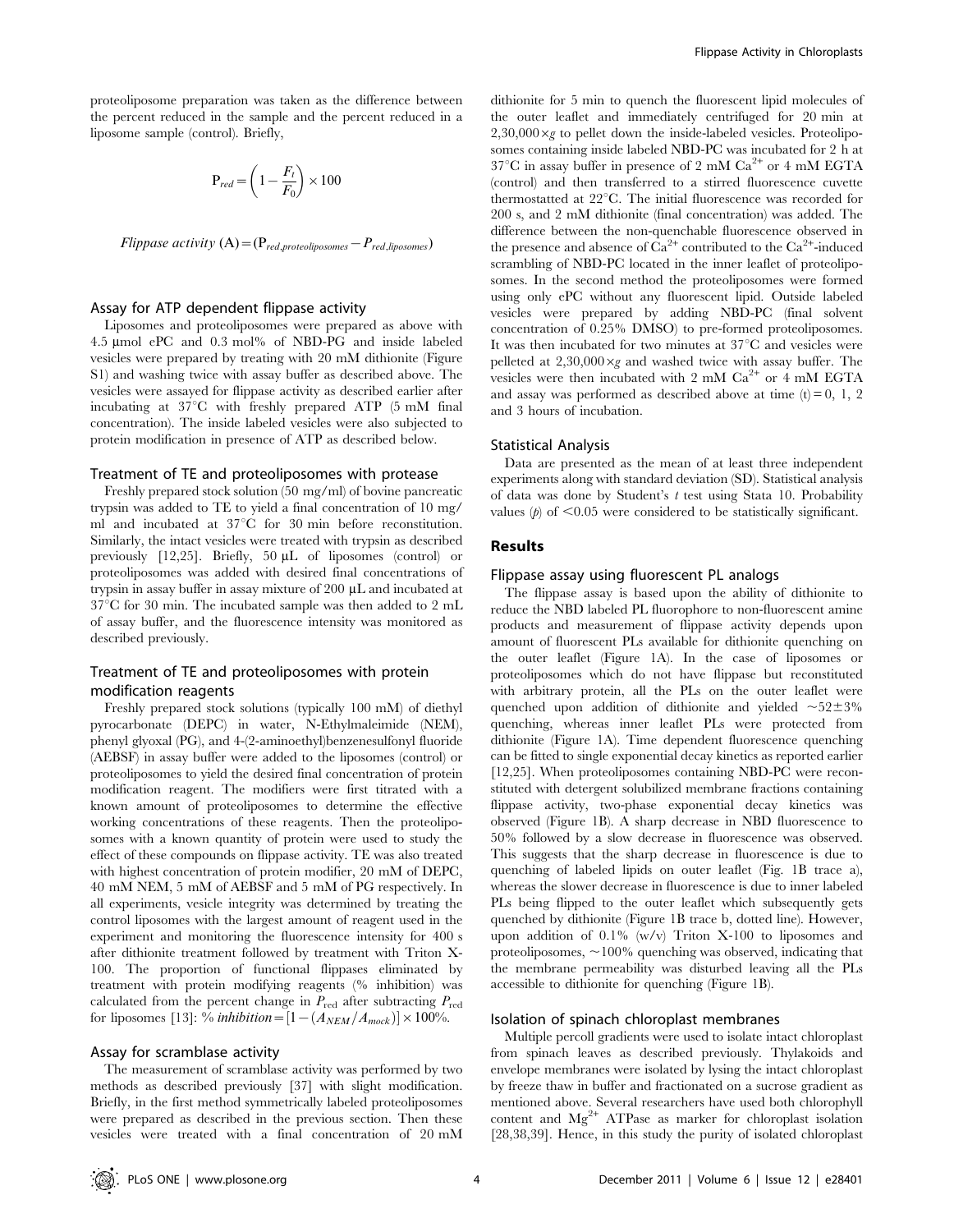

Figure 1. Schematic representation of flippase assay. Flippase activity is measured by quenching fluorescently labeled PLs by sodium dithionite. (A) Energy independent activity -Reconstituted liposomes and proteoliposomes without flippase when treated with sodium dithionite, quenches half ~50–55% the NBD-labeled PLs. In vesicles reconstituted with a functional flippase capable of bi-directional PL translocation there is a second phase of slow quenching of NBD labeled lipids to >55-100% (B) On addition of 0.1% (w/v) Triton X-100 to the symmetrically labeled liposomes (straight line) and proteoliposomes (dotted line) the vesicles are disrupted making all the PLs accessible to dithionite showing  $\sim$ 100% quenching.

doi:10.1371/journal.pone.0028401.g001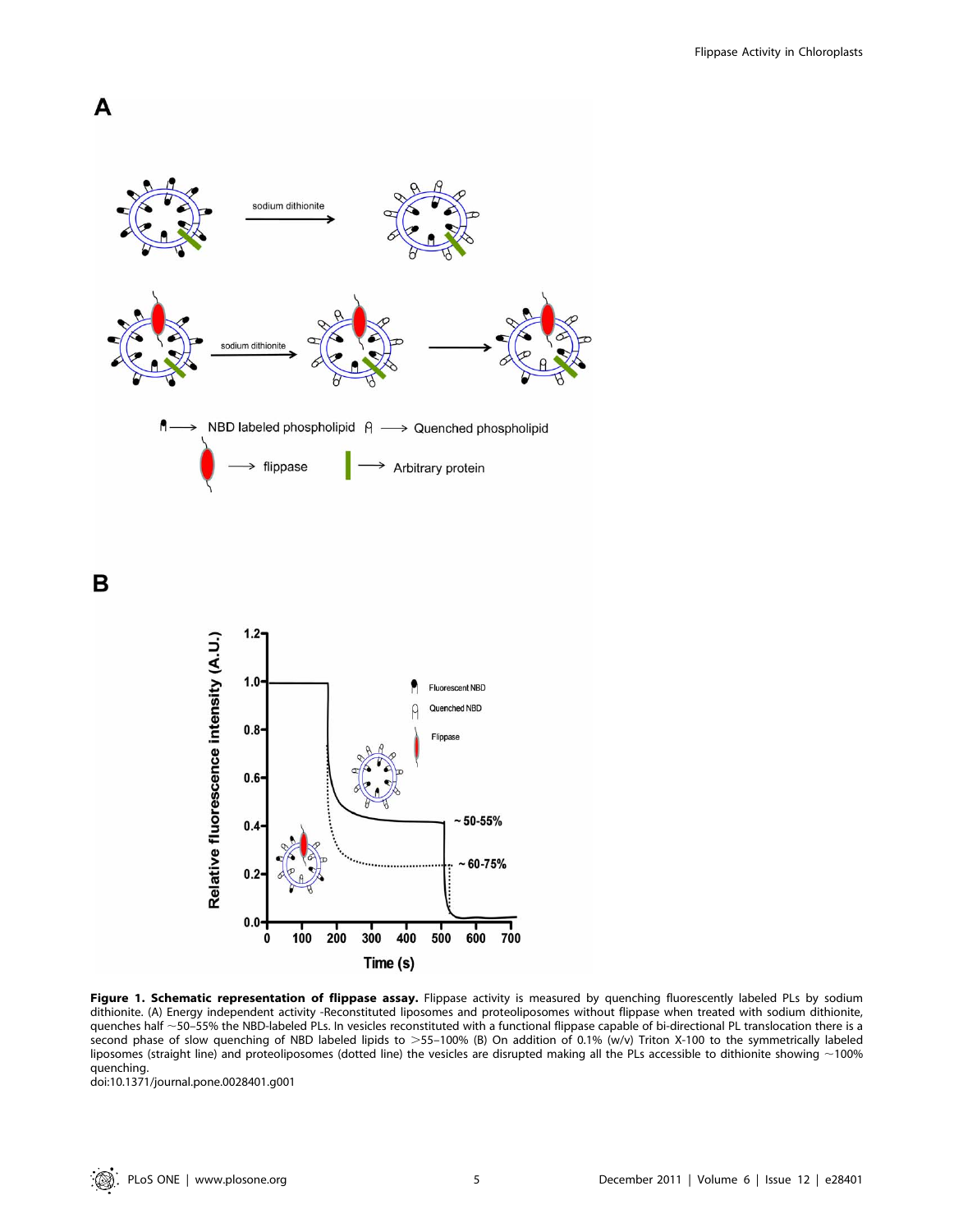membranes were confirmed by performing these specific marker assays. In order to check if the chloroplast membrane fractions isolated were contaminated with other organelles we checked the cytochrome c reductase (CCR) and P-type ATPase assay in presence and absence of vanadate which are specific for ER and PM respectively. The results clearly showed that chlorophyll content (chlorophyll a, chlorophyll b and total chlorophyll) and chloroplast ATPase activity was enriched in the intact chloroplast fraction when compared to crude by  $\sim$  27 times (data not shown) and  $\sim$ 1.3 fold increase respectively (Figure 2A). Also thylakoids showed high levels  $(\sim 25$  times compared to crude, data not shown) of chlorophyll (thylakoid marker) and envelope membranes showed ATPase activity comparable to the amount observed in intact chloroplast. The activity of CCR and P-type ATPase was negligible in the crude and not detected in the final chloroplast fraction (data not shown). SEM analysis was performed which revealed that the chloroplast fraction was pure and intact (Figure 2B). These results suggest that the membrane isolated fractions were highly pure with negligible contamination.

# Reconstitution of spinach chloroplast membranes into proteoliposomes

Liposomes and proteoliposomes from TE extract of chloroplast membranes were generated as described above. To check if the TE proteins were reconstituted into vesicles, the proteoliposomes were fractionated on a floatation sucrose gradient. The results obtained showed that  $\sim$  75% of the protein and PL was recovered at the  $10-20\%$  and  $5-10\%$  (w/v) sucrose interfaces. Proteoliposomes with a low PPR settled at a low percentage of sucrose (Figure 3A). Collisional quenching of NBD probes with KI was performed to assess if the labeled PLs were symmetrically distributed across the membranes of liposomes and proteoliposomes. Analysis of the quenching data using the modified Stern-Volmer plot indicated that  $\sim 53\pm1\%$  and  $\sim 58\pm3\%$  of symmetrically labeled NBD-PC liposomes and proteoliposomes reconstituted by bio-bead assisted Triton X-100 removal method were accessible to iodide ions. Upon testing asymmetrically labeled liposomes generated by addition of NBD-PC after vesicle preparation indicated that majority ( $\sim$ 78±2%) of the NBD-PC's were accessible to iodide ions as expected (Figure 3B). To confirm the size of the reconstituted vesicles and to check if they are unilamellar after extrusion through a 100 nm membrane, DLS measurements of vesicles were performed and the effective diameter of liposomes was found to be  $110\pm10$  nm and that of proteoliposomes to be  $150 \pm 12$  nm (Figure 3C and D). The vesicles were also analyzed before extrusion and it was found to be  $\sim$ 600 nm (data not shown). The SEM morphological analysis were in agreement with the DLS measurements and vesicles were found to be spherical and well-dispersed (Figure S2). Vesicle leakage was checked using calcein. Liposomes encapsulated with calcein did not show emission at 517 nm in presence or absence of dithionite but upon addition of 0.2% Triton X-100, the emission increased because the vesicles were rendered leaky (Figure S3).

# Biogenic membrane and ATP dependent flippase activity in proteoliposomes reconstituted with TE of chloroplast membranes

Liposome showed only  $52\pm3\%$  quenching and the data was fitted to single exponential decay kinetics (Figure 4A–D) [9–15]. Proteoliposomes generated by reconstituting TE of intact chloroplast membrane proteins from spinach shows biphasic kinetics and the percentage of dithionite quenching was  $60\pm2\%$ 

(Figure 4A,  $R^2 = 0.98$ , p $\leq 0.0001$ ). The data was fitted to double exponential decay kinetics as described in other published reports [9–15]. The results suggested that the proteoliposomes generated from TE of intact chloroplast was capable of translocating PC in an ATP independent manner (Figure 4A). In order to check whether TE of intact chloroplast membrane can also flip other PLs, we reconstituted NBD labeled PG as it is present in chloroplast membrane into proteoliposomes and checked for flippase activity. Interestingly, it has been found that the flippases in chloroplast was not able to translocate PG (Figure 4B,  $R^2$  = 0.99, p<0.05). Reconstitution of TE derived from envelope membrane with NBD-PG and NBD-PC showed flipping of only PC  $(60\pm2\%)$  in an ATP independent manner (Figure 4C,  $R^2$  = 0.98, p<0.001). Similarly, TE extract from thylakoids were reconstituted and ATP independent activity of neither PC nor PG was observed and data fitted to single exponential kinetics (Figure 4D,  $R^2 = 0.98$ , p $\leq 0.01$ ). To check for ATP dependent activity, we generated proteoliposomes and treated it with 20 mM dithionite to form inside labeled vesicles which were incubated with 5 mM ATP as described earlier [37] and assayed for flippase activity. Interestingly, it has been found that envelope membranes and thylakoids have ATP dependent flippase activity which involves translocation of NBD-PG from inside to outside. Also negligible activity was found upon treatment with GTP and ADP (Figure 4E, White bar represents envelope membranes and black bar represents thylakoids). This confirmed NBD-PG translocation was only ATP dependent. On treatment with trypsin (protease inhibitor), activity was not observed confirming it to be protein mediated (Figure 4E). ATP dependent NBD-PC translocation was not observed in both envelope membrane and thylakoid preparations (Figure 4F). These results suggest that envelop membranes have ATP independent PC and ATP dependent PG translocation activity; whereas thylakoid membranes have only ATP dependent PG activity. To further characterize the ATP independent biogenic membrane flippase activity, we used intact chloroplast membranes as the source.

# Kinetics of biogenic membrane flippase activity in chloroplast membrane

Reconstituted liposomes showed only  $52\pm3\%$  quenching and the kinetic data were fitted to single exponential decay ( $\mathbb{R}^2 = 0.98$ ,  $p<0.0001$ ) with half life of  $\sim0.6\pm0.05$  min. Proteoliposomes generated by reconstituting TE of chloroplast membrane proteins from spinach shows biphasic kinetics ( $\mathbb{R}^2 = 0.99$ , p $\lt 0.0001$ ) and the percentage of dithionite quenching was  $60\pm2\%$  and upon increasing the concentration of TE used for reconstitution quenching increased to  $65\pm1\%$  (Figure 5A). This implies that second phase of quenching is slower because of transbilayer movement of PLs from inner leaflet to the outer leaflet. To study the effect of amount of TE addition during reconstitution on flippase activity, we generated proteoliposomes with varying amounts of protein to PL ratio (PPR) and assayed for flippase activity (Figure 5B). We found that with increase in TE addition during reconstitution, the amount of NBD quenching increases and get saturated at  $\sim$ 400 mg/mmol. Further increase in PPR did not show any improvement in % quenching (Figure 5C). The first and second half-life time for all the experiments were calculated using the double exponential decay fit. Irrespective of the protein content in reconstituted vesicles, it was found that the first half-life time remained constant at  $0.6\pm0.05$  min (Figure 5D). The second half life time of  $10\pm1$  min was constant till the PPR was 400 mg/ mmol. Beyond this level, the second half-life time decreased with increase in PPR (Figure 5E). This clearly suggested that beyond PPR of 400 mg/mmol, the % NBD quenching did not change but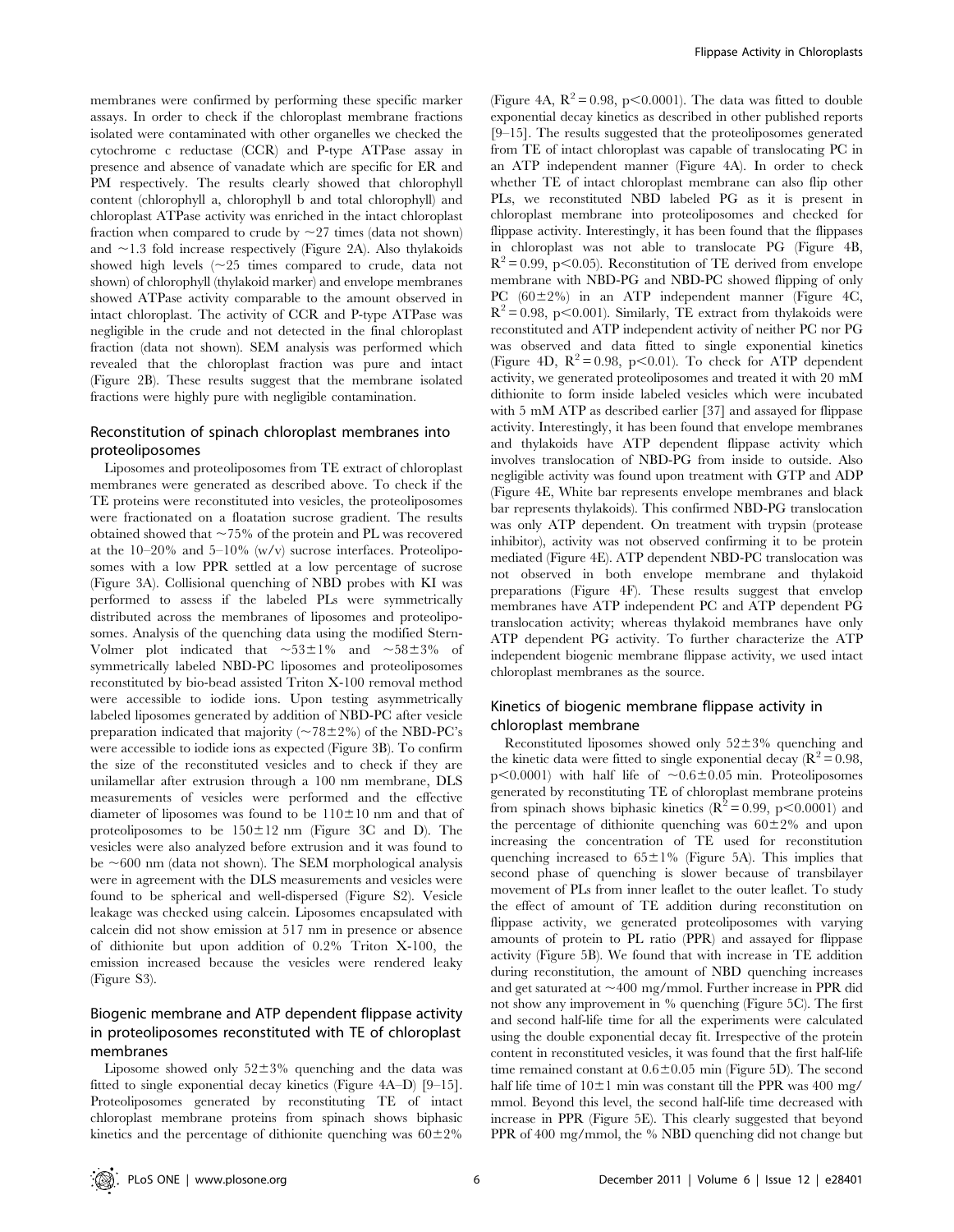

B



Figure 2. Isolation of intact spinach chloroplast membrane. (A) ATPase activity in isolated fractions. ATPase activity was measured as the amount of P<sub>i</sub> released by ATP hydrolysis using Ames reagent which is measured at 820 nm. Mean values and the range from duplicate samples within one representative experiment are presented (B) SEM image of intact chloroplast (represented by arrows) which were fixed and coated with gold particles was observed under1000 $\times$  magnification. doi:10.1371/journal.pone.0028401.g002

the kinetics of flipping gets altered. At higher PPR, second half-life time decreased, implying that kinetics of PC flipping became faster [12–13].

## Protease treatment

To further confirm that it is purely a protein mediated translocation, we treated the TE with trypsin (10 mg/ml final concentration) prior to reconstitution and assayed for flippase activity after reconstitution. It was found that vesicles generated from the trypsin treated TE showed  $52\pm3\%$  activity similar to liposomes (Figure 6A) and the kinetics also fitted to single exponential decay fit  $(R^2 = 0.97, p < 0.001)$ . This suggests that flippase activity was completely inhibited when TE was treated with trypsin and confirmed that PC flipping is protein mediated.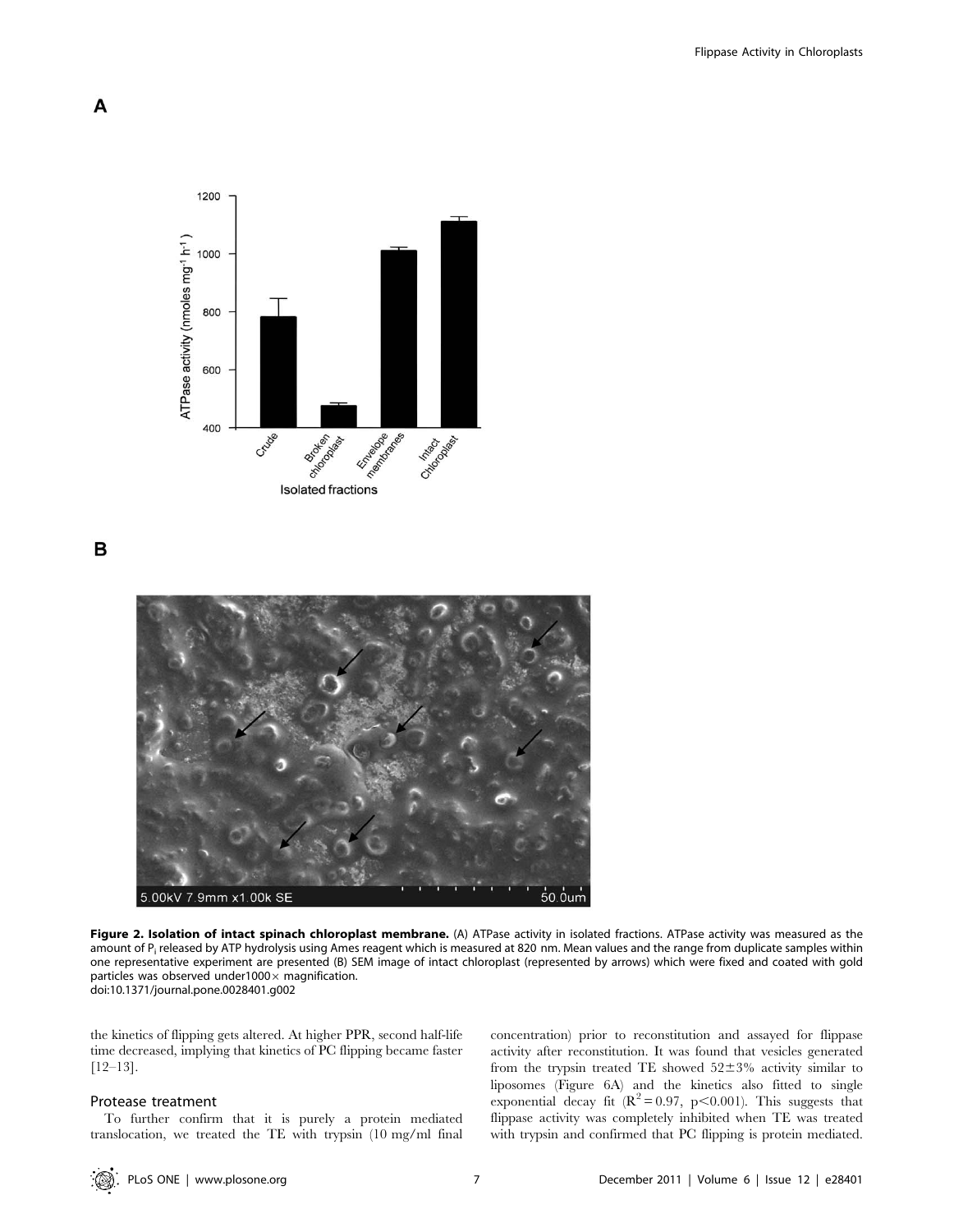

Figure 3. Confirmation of vesicle intactness. (A) Sucrose floatation gradient analysis, x-axis shows the interfaces between two sucrose step gradients and y-axis shows the corresponding percent total lipid and protein at each interface. (B) Collisional quenching of NBD fluorescence with iodide ions to determine the fraction of NBD-PC accessible on the outer leaflets of vesicles. Proteoliposomes (open squares) and liposomes (open circles) were reconstituted from Triton X-100-solubilized mixtures containing NBD-PC. Asymmetrically labeled liposomes (filled circles) were prepared by adding NBD-PC to preformed vesicles. The data are presented as modified Stern-Volmer plots,  $F_0$  is the fluorescence intensity of the sample in the absence of quencher, whereas  $\Delta F$  is the fluorescence intensity at a given iodide ion concentration. The inverse of the y-intercept represents the fraction of NBD-PC that is accessible to the quencher. The assay was performed 2 independent times and p calculated was <0.01 (C&D) Liposomes and proteoliposomes were analyzed in 90Plus particle size analyzer. The DLS measurements showed liposomes (C) to be 110±10 nm and proteoliposomes (D) to be  $150 \pm 12$  nm. doi:10.1371/journal.pone.0028401.g003

To have more insight into this, we also treated the proteoliposomes after reconstitution with varying concentrations of trypsin. The treated samples were then assayed for their ability to translocate NBD-PC. Flippase activity decreased in dose dependent manner and gets saturated with 10 mg/ml trypsin treatment (Figure 6B and C). Trypsin treatment after reconstitution could not completely inhibit flippase activity suggesting that some active sites of flippase were buried inside the membrane bilayer during reconstitution. The kinetics was fitted to a double exponential decay equation. The first half-life time was unaltered  $(0.6\pm0.05)$ whereas the second half-life time increased with increase in trypsin concentration implying that initial trypsin concentration was too less to access and modify the active flippases but saturated at 10 mg/ml trypsin and the kinetics of PC flipping was also affected by trypsin treatment (Figure 6D).

# Effect of protein modifying reagents on biogenic membrane flippase activity

Protein modifying reagents have been used to understand the critical amino acids responsible for flippase activity and whether more than one pool of flippases are present in biogenic membranes [12,25,40,41]. In this study we checked sensitivity of flipping of NBD-PC to chemical modifications with various protein modifying reagents including N-ethylmaleimide (NEM) for cysteine, diethyl pyrocarbonate (DEPC) for histidine, 4-(2 aminoethyl)benzenesulfonyl fluoride hydrochloride (AEBSF) for serine and phenyl glyoxal (PG) for arginine [42–45]. Protein modifiers were used at varying concentrations in a dose dependent manner. TE prior to reconstitution and proteoliposomes  $(\sim 400 \text{ mg/mmol})$  were treated and incubated for 30 min at  $37^{\circ}$ C and assayed for flippase activity. TE treated with modifiers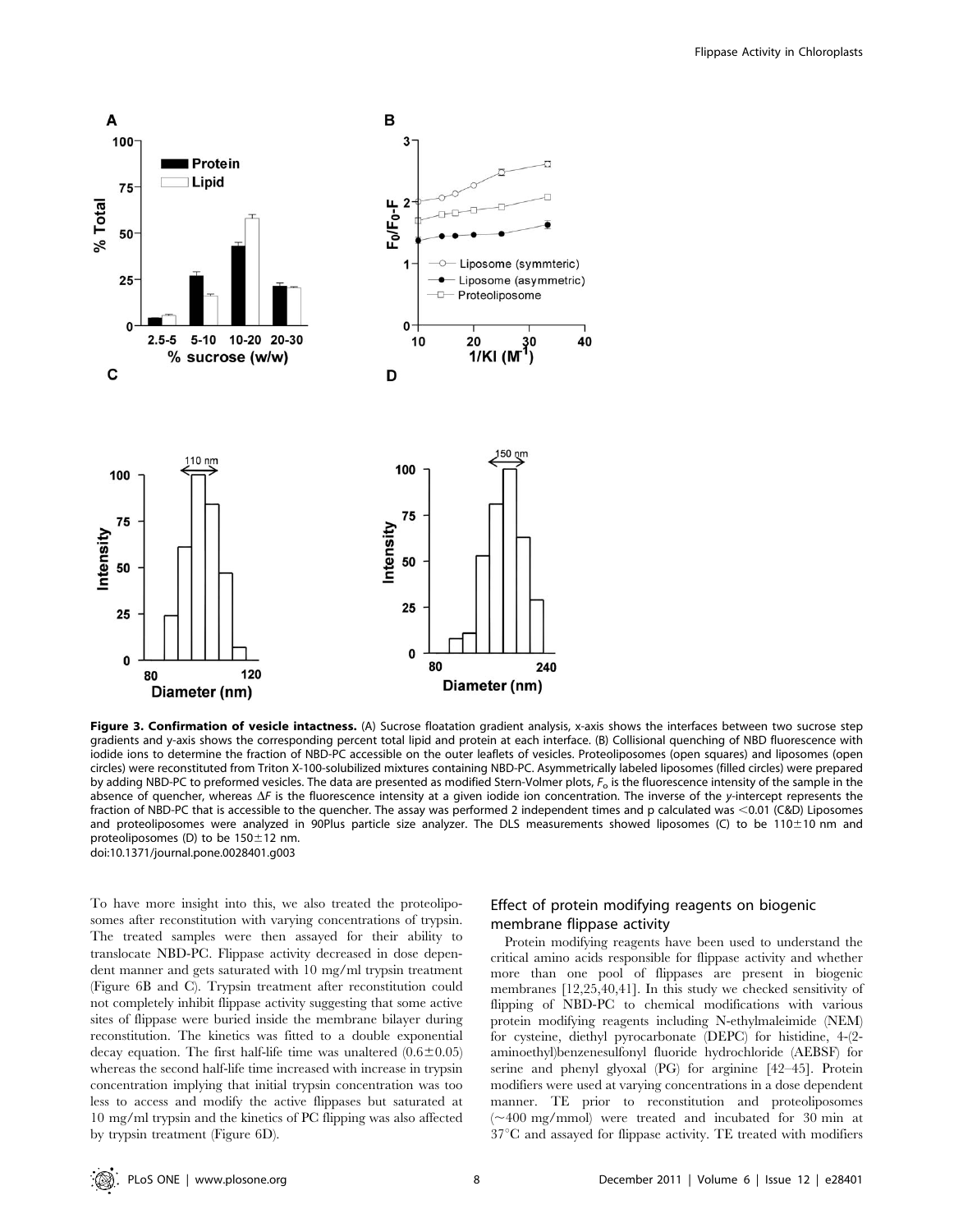

Figure 4. Localization of ATP independent and ATP dependent flippase activity in proteoliposomes reconstituted from TE of spinach chloroplast membranes. (A) The ATP independent translocation of NBD-PC in intact chloroplast (trace  $a - Liposome, b - 30 \mu$  TE).  $(P< 0.0001)$  (B) No energy independent translocation of NBD-PG in proteoliposomes from intact chloroplast (trace b) and liposomes (trace a) (p $< 0.05$ ) (C) Energy independent translocation of NBD-PC (trace c) and no energy independent translocation of NBD-PG (trace b) in proteoliposomes reconstituted with envelope membranes and liposomes (trace a) ( $p<0.001$ ) (D) No energy independent translocation of either NBD-PC or NBD-PG in proteoliposomes reconstituted with thylakoids (p<0.01). (E) Proteoliposomes were treated with 20 mM dithionite to make inside labeled vesicles and NBD-PG flippase activity from in to out was monitored in an energy dependent manner. The bar diagram represents proteoliposomes reconstituted with envelope membrane (white) and thylakoids (black) quenched with dithionite (control), NBD-PG proteoliposomes incubated with 5 mM GTP, ADP, ATP and 10 mg/ml trypsin quenched with dithionite (p<0.05) (F) Inside labeled vesicles of envelope membrane and thylakoid reconstituted proteoliposomes were prepared and NBD-PC flippase activity from in to out was monitored in an ATP dependent manner. The bar diagram represents proteoliposomes reconstituted with envelope membrane (white) and thylakoids (black) quenched with dithionite (control), NBD-PC proteoliposomes incubated with 5 mM ATP and quenched with dithionite ( $p<0.05$ ). All the experiments were carried out 2 independent times. doi:10.1371/journal.pone.0028401.g004

showed that PC flipping was affected only upon NEM treatment (Figure 7). Inhibition of flippase activity was calculated to be  $60\pm2\%$ . The other modifiers did not show any decrease or loss of activity beyond the concentrations used (20 mM of DEPC and 5 mM of PG and 5 mM of AEBSF) (Figure 7A, B and C). Thereafter proteoliposomes also were treated with varying concentration of modifiers and NEM showed a dose dependent inhibition of flippase activity (Figure 7D and E).

## Scramblase activity

To check if the flippase activity present in chloroplast membranes is calcium mediated phenomenon like scramblase, we performed an assay to confirm the same. Scramblase activity in vesicles containing chloroplast membrane (PPR $\sim$ 400 mg/ mmol) was performed using both inside labeled and outside labeled NBD-PC vesicles. Figure 8A and B shows that there was no calcium dependent increase in the level of quenching of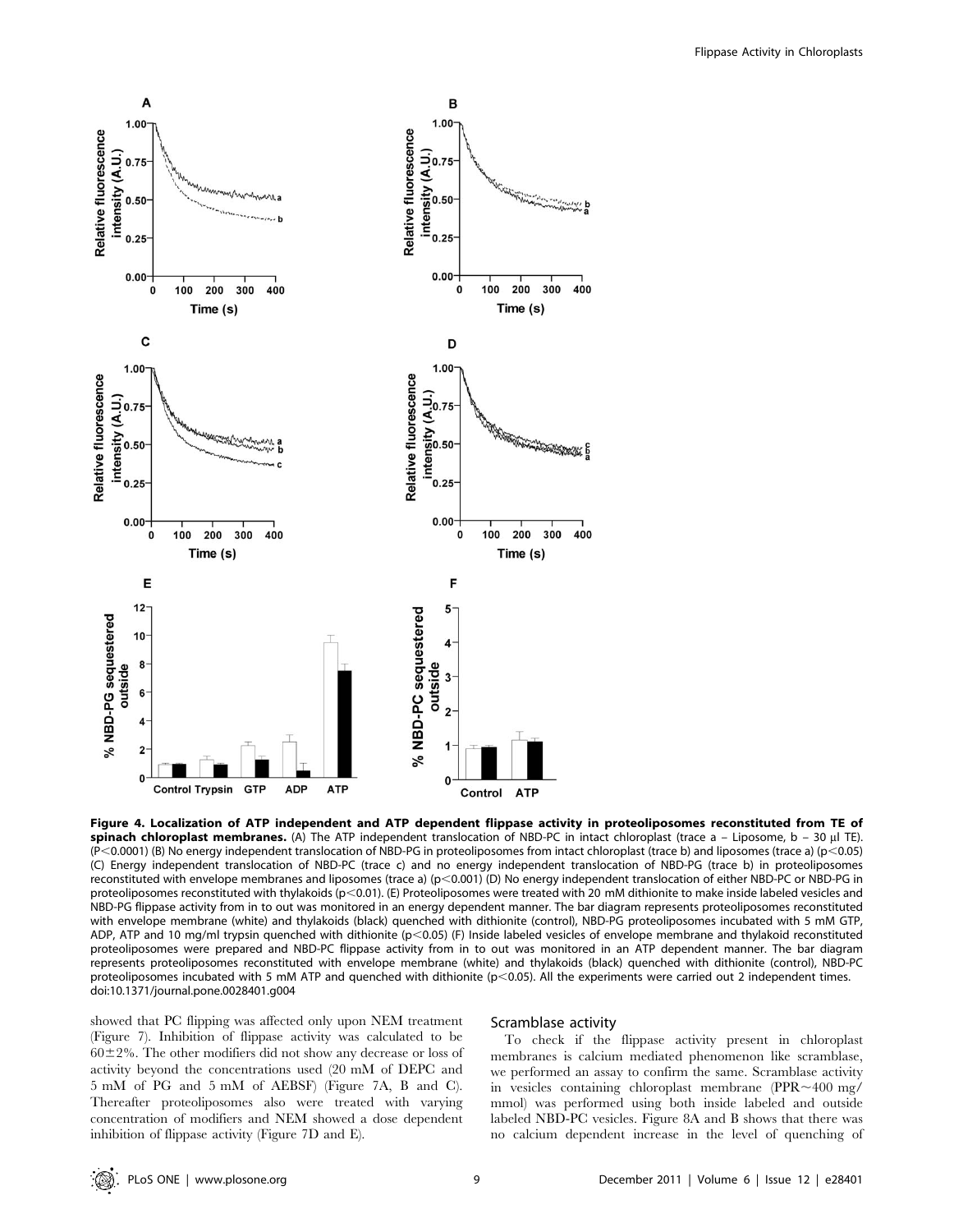

Figure 5. Biogenic membrane flippase activity in intact chloroplasts. (A) The level of translocation of NBD-PC increases with an increase in the amount of protein in the proteoliposome reconstituted with intact chloroplast (trace a – Liposome, b – 30 µl TE, c- 60 µl TE) (P<0.001) (B) Linear relationship between the amounts of TE to PPR in the reconstituted vesicles. (C) The extent of dithionite reduction of NBD-PC depends on protein to PL ratio (PPR). Flippase activity increases proportionately with an increase in PPR and saturates at a PPR~400 mg/mmol. Above this value the percentage of fluorescence quenching remains unchanged for proteoliposomes. Kinetics of NBD-PC flipping - The calculation of half-life time was performed using the equation  $F(t) = F_0 - [A_1 \exp(-k_1t) + A_2 \exp(-k_2t)]$  where,  $F(t)$  is the fluorescence as a function of time and  $F_0$  is the fluorescence intensity at time = 0 s (i.e. initial fluorescence of the vesicles),  $k_1$  and  $k_2$  are the rate constants for the first (fast) and second (slow) phases respectively. A<sub>1</sub> and A<sub>2</sub> are the amplitudes of the fast and slow phases respectively. (D) The first phase half-life time remained constant at ~0.6 min±0.05 min which represents the quenching of fluorescently labeled outer leaflet lipids. (E) The second phase half-life time decreased with increase in PPR suggesting that the kinetics of flipping increased and stabilized at a PPR of  $\sim$ 400 mg/mmol. All the experiments were carried out 3 independent times.

doi:10.1371/journal.pone.0028401.g005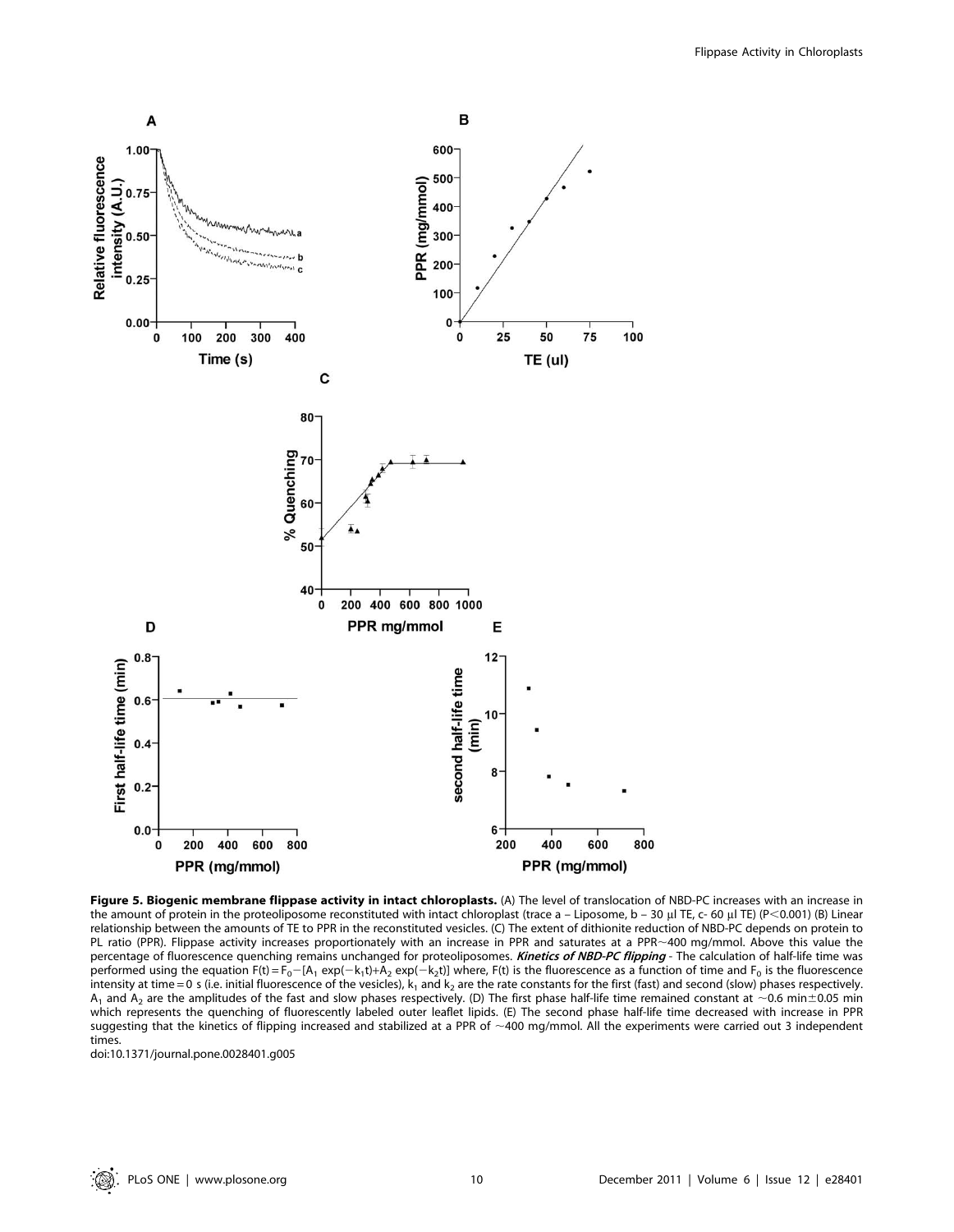

Figure 6. Effect of protease (trypsin) on flippase activity from spinach chloroplast membrane proteins. (A) Trypsin treatment before reconstitution – TE was treated with 10 mg/ml trypsin and reconstituted (trace c), trace a and b represent liposome and untreated proteoliposome (control), (p<0.001) (B) Trypsin treatment after reconstitution – Proteoliposomes were incubated with trypsin and incubated at 37°C for 30 min and flippase assay was carried out, trace a and b represent liposome and untreated proteoliposomes, trace c shows proteoliposomes treated with trypsin,  $(p<0.01)$ (C) Bar diagram shows the decrease in flippase activity when proteoliposomes were treated with varying concentrations of trypsin,  $(p<0.01)$ (D) The kinetics of flipping was altered with increase in trypsin concentration. doi:10.1371/journal.pone.0028401.g006

NBD-PC reconstituted proteoliposomes. These results confirmed that the protein mediated flippase activity was not due to scramblase but due to biogenic membrane flippase which is consistent with the earlier reports that scramblase is localized only in the PM.

# Discussion

The synthesis of new membrane lipids majorly occurs in subcellular compartment of eukaryotes from where they are sorted to different organelles of the cell. Plant cells contain an additional sub-cellular compartment, the chloroplast not present in animal cells which comprises the extensive photosynthetic membrane system. Due to the heterogeneity of the chloroplast they cannot rely only on PLs as their membrane component. The plastid membrane is made up of a wide variety of lipids which serve numerous biochemical functions and also allow plants to adapt to fluctuating environmental conditions such as phosphate deprivation [46]. They are largely made up of glycolipids which include galactolipids and sulpholipids. The lipid composition and function of the outer and inner membrane is distinct. The outer and inner envelopes are involved in de novo synthesis of lipids, mainly fatty acids whereas the thylakoids lack lipid synthesizing machinery

[47]. Fatty acids being the building blocks of biological membranes have to be exported from the plastid to the ER where they are assembled into glycerolipids which is then transferred to extraplastidic membranes under phosphate limiting growth conditions [48–50]. The exact mechanism for lipid trafficking is not completely understood though possible modes are through vesicular transport, membrane contact sites or by means of specific lipid transporters.

A recent report showed the first evidence of biogenic membrane flippase activity in ER isolated from plants [25]. Chloroplast being the other main lipid synthesizing organelle in plants, we hypothesized the presence of biogenic membrane flippase activity in chloroplast. To prove our hypothesis we isolated intact chloroplast membranes from spinach leaves using multiple percoll gradient protocol as used in proteome analysis and confirmed the purity of isolated fractions by specific marker enzymes as described in materials and methods. Intact chloroplasts were later fractionated to obtain envelope membranes and thylakoids. Liposomes and proteoliposomes were prepared as described previously by detergent removal using SM-2 Biobeads. A low bead/detergent ratio was maintained to promote the micellar to lamellar transition for the first 3 h of reconstitution as described in earlier reports, and later the Biobead concentration was increased to accelerate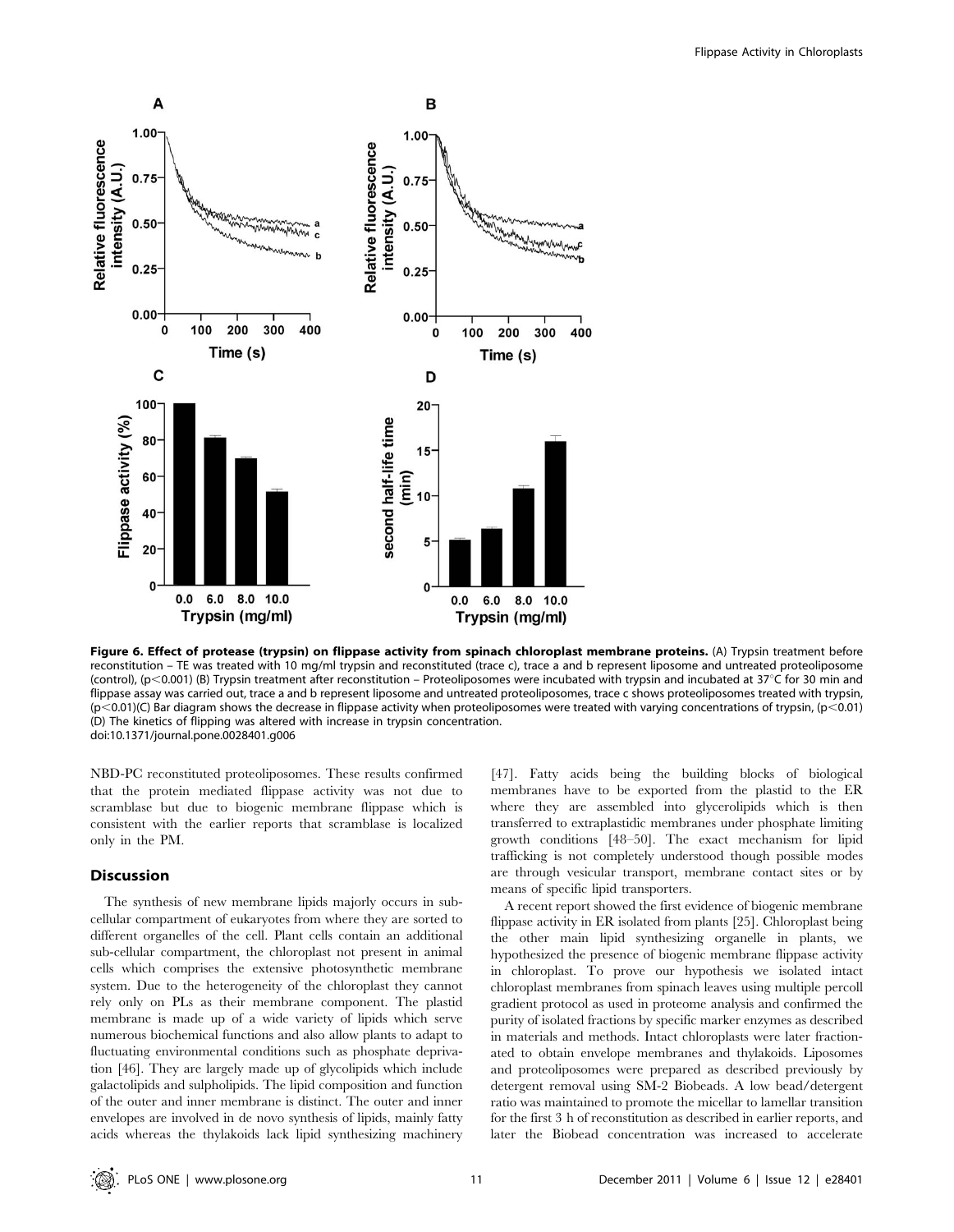

Figure 7. Effect of protein modifying reagents on the flippase activity. Proteoliposomes and TE were incubated with desired concentration of protein modifying reagents at 37°C for 30 min. (A) Effect of DEPC on flippase activity (trace a- liposome, b- proteoliposome, c- proteoliposome treated with 20 mM DEPC) (B) Effect of AEBSF on flippase activity (trace a- liposome, b – proteoliposome, c- proteoliposome treated with 5 mM AEBSF) (C) Effect of PG on flippase activity (trace a- liposome, b-proteoliposome, c-proteoliposome treated with 5 mM PG. (p<0.001) Effect of NEM on flippase activity. (D) Effect of NEM treatment on proteoliposomes (trace a- liposome, b- proteoliposomes, c- vesicle treated with 40 mM NEM). (E) Effect of dose dependent NEM treatment on proteoliposomes. (F) Effect of NEM treatment on TE extract prior to reconstitution. (trace a- liposomes, bproteoliposomes,  $c$ - TE treated with 40 mM NEM) ( $p$ <0.01). doi:10.1371/journal.pone.0028401.g007

removal of detergent (Triton X-100) that might interact in subsequent flippase activity measurements. It has been shown that vesicles prepared in this manner are unilamellar with a mean diameter of 150 nm after extrusion and the key factor in determining the rate of detergent removal was the availability of free bead surface [51]. Triton X-100 absorbance at 275 nm was used to monitor the removal of detergent during the reconstitution [14]. The vesicles formed were unilamellar after extrusion through a 0.1  $\mu$ m filter  $\sim$ 11 times and of uniform size as observed by DLS analysis as the polydispersity index observed was low  $(0.13 \pm 0.03)$ .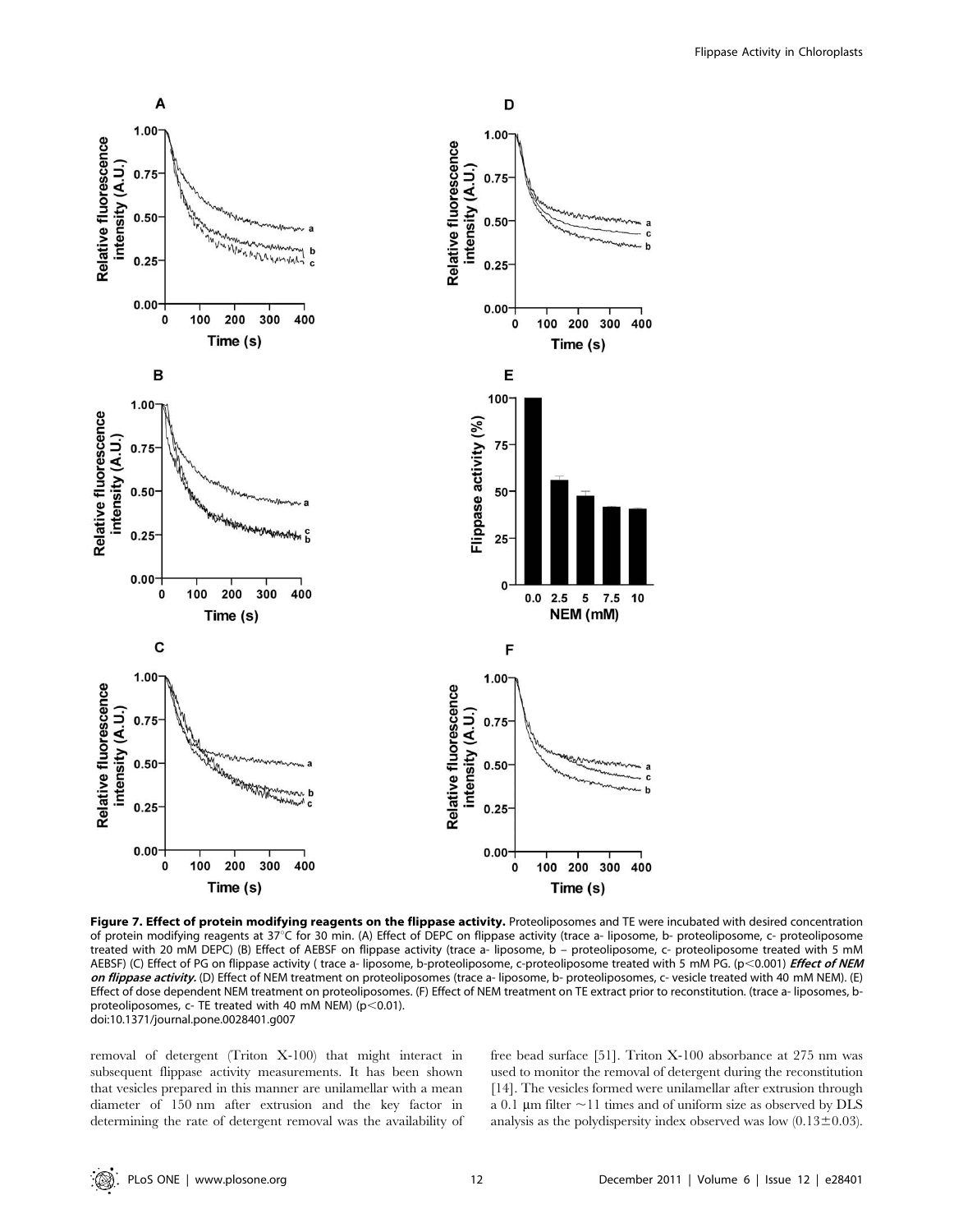

Figure 8. Scramblase assay for inside labeled and outside labeled proteoliposomes. (A) Inside labeled scramblase assay, both EGTA (control) treated (4 mM) and Ca<sup>2+</sup> treated (2 mM) proteoliposomes showed same level of quenching. (B) Outside labeled scramblase assay, both showed same level of quenching confirming absence of scramblase activity (trace a – EGTA treated vesicles at  $t = 0$  h, trace b - Ca<sup>2+</sup> treated at  $t = 0$ , trace c- EGTA treated vesicles at  $t = 3$  h, trace d – Ca<sup>2+</sup> treated vesicles at  $t = 3$  h). doi:10.1371/journal.pone.0028401.g008

Before proceeding with the flippase assay, we checked whether the NBD probes were incorporated symmetrically into the liposomal and proteoliposomal membranes by collisional quenching using KI. The results indicated that vesicles contained equivalent amount of NBD fluorophores in each leaflet,  $\sim$ 46% NBD probes were found to be inaccessible to iodide quenching whereas, asymmetrically labeled liposomes showed  $\sim 75\%$  accessibility confirming that the NBD-PLs are symmetrically distributed across the membranes of the reconstituted vesicles and that the distribution is largely unaffected by the presence of membrane proteins. The detergent extract of chloroplast membranes including envelope and thylakoids were reconstituted in vitro into proteoliposomes and assayed for flippase activity. The flippase activity was measured by quenching of fluorescently labeled PLs by sodium dithionite, a membrane impermeable reagent [25,52]. When treated with dithionite, liposomes showed  $52\pm3\%$  quenching of outer leaflet lipids and detergent extract of intact chloroplast reconstituted proteoliposomes showed  $65\pm1\%$  quenching which fits to two phase kinetics ( $\mathbb{R}^2 = 0.99$ , p $\leq 0.0001$ ). The first half-life was around  $0.6\pm0.05$  min and half-life time of the second phase was  $7\pm0.03$  min. Both the first and second half-life is slightly higher than that reported in plant ER and other biogenic membrane flippases. Reconstitution with increasing concentration of TE showed proportional increase in activity establishing the relation between increasing protein to PL ratio with flippase activity. Sucrose floatation gradient was performed to reconfirm that TE proteins were reconstituted into vesicles. The percentage of NBD-PC quenched increased linearly to a PPR of  $\sim$ 400 mg/ mmol and attained saturation. The saturation value is interpreted as the proteoliposomes containing at least one functional flippase [11–13]. Also, beyond the PPR ratio of  $\sim$ 400 mg/mmol, the second half time reduced with increase in rate of flipping. However, the PPR saturation value obtained in this study was almost 10 times of that obtained for spinach ER (40 mg/mmol). Compared to plants, saturation value is very low in rat liver microsomes (12 mg/mmol), yeast (10 mg/mmol) and Bacillus subtilis (40 mg/mmol) [12,14,25,52]. This suggests that the abundance of flippase in plant biogenic membranes is usually lower compared to that found in other eukaryotes [11].

Since the function of biogenic membrane flippases reported earlier were not specific to PL head group in plants and animals

[13,16,25], we reconstituted the intact chloroplast TE extract with NBD-PG and NBD-PE. Surprisingly, both NBD-PG and NBD-PE reconstituted proteoliposomes did not show any biogenic membrane flippase activity suggesting that it could be a novel pool of energy independent flippase specific to PC and different from that found in plant ER. Chloroplast membranes are mainly constituted of glycolipids (galactolipids and sulpholipids) and very small amounts of PLs. The PLs present in the outer envelope include 32 mol% of PC and 10 mol% PG of total lipids, inner envelope membranes have 9 mol% PG and thylakoids have 7 mol% PG respectively [53]. Since PG is present in considerable amount in the envelope membranes and thylakoids, and did not flip in an energy independent manner we explored the possibility of ATP dependent translocators. We observed that inside labeling of PG in both envelope membranes and thylakoids showed flippase activity in an energy dependent manner from inside to outside. It was confirmed that the translocation requires energy derived from ATP hydrolysis because negligible activity was found when GTP and ADP were used as the nucleotide substrates (Fig. 4E). Inside labeling of PC (Fig. 4F) and PE (data not shown) did not show ATP dependent activity. This is consistent with the plastid membranes as they lack PE and PC flipping (present only in outer envelope membrane) was observed in an ATP independent manner.

Flippase activity being rapid and bidirectional we wanted to confirm that the ATP independent and ATP dependent activity obtained was protein mediated. We used trypsin a protease inhibitor prior to reconstitution and after reconstitution and incubated the samples for 30 min at  $37^{\circ}$ C. Flippase assay was done as mentioned previously and the results clearly show that protease treatment resulted in decrease of NBD quenching implying that trypsin treatment resulted in reduction of flippase active vesicles. Dose-dependent treatment of proteoliposomes showed proportionate decrease in activity  $\sim$ 47% at 10 mg/ml trypsin concentration with increase in half-life time, while in plant ER (75 $\pm$ 2% for NBD-PC and 82 $\pm$ 4% for NBD-PE flipping) the decrease was much more significant [25]. Also we treated the TE with protease just to ensure that all flippase active sites are exposed and it showed  $\sim 90 \pm 5\%$  decrease in activity. This suggested that treatment after reconstitution could affect only  $\sim$ 50% activity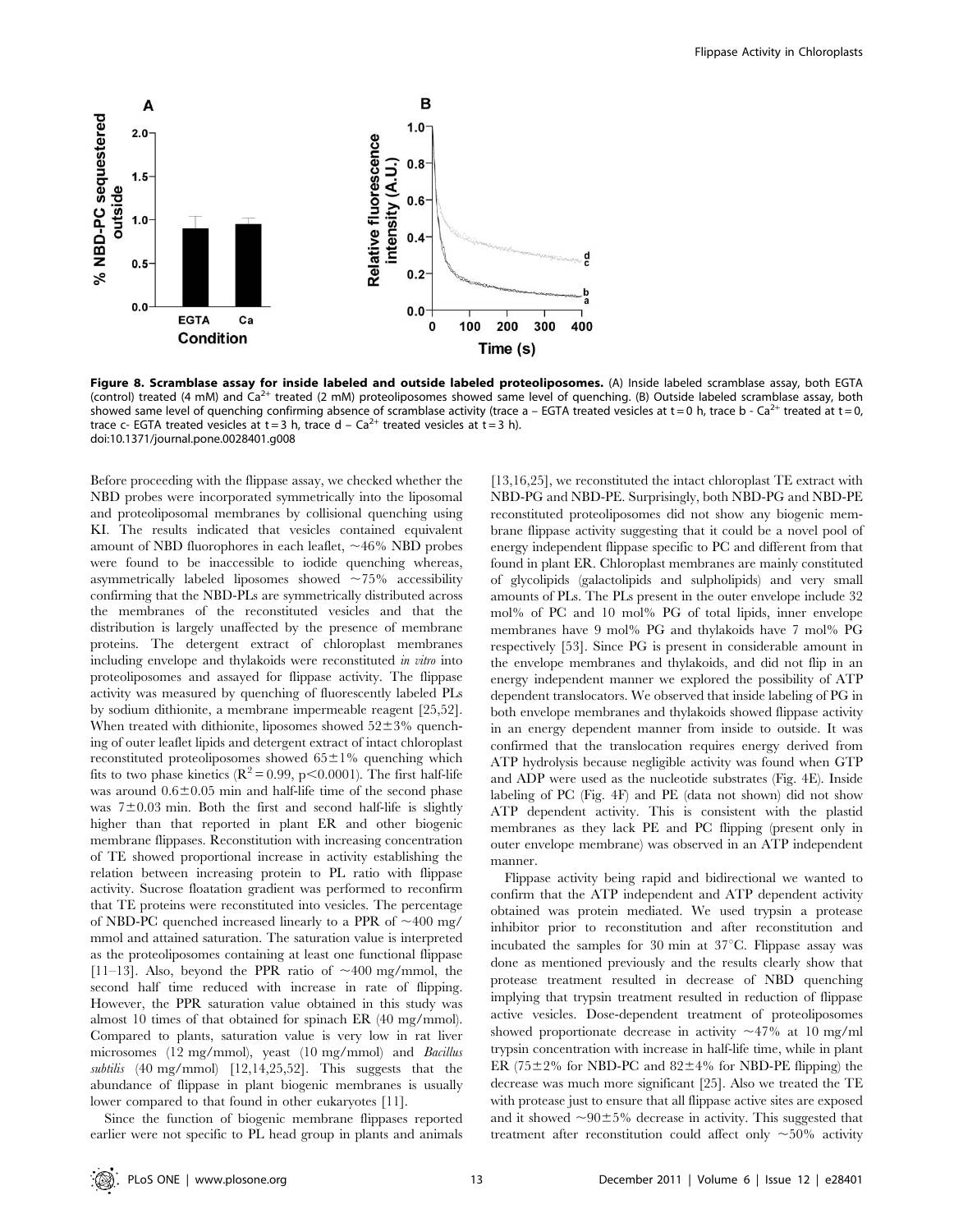because only half the protein is digested as it was rightly oriented (inside-out or right-side-out).

Since protease treatment confirmed the activity to be protein mediated we checked the sensitivity of flipping in both NBD-PC and NBD-PG to chemical modifications. Protein modification studies have been reported in a variety of membrane localized transporters to decipher which amino acids are critical for functionality of a protein. Cysteine is a critical amino acid present in the class of flippases as seen from earlier reports [12,13]. We used the common modifying reagents which included DEPC (His modifier), NEM (Cys modifier), AEBSF (Ser modifier) and PG (Arg modifier). Interestingly NBD-PC flippase activity was not altered when either the proteoliposomes or TE were treated with DEPC, AEBSF and PG. But treatment of vesicles with NEM showed  $\sim 60\%$  loss of activity (Figure 7E). The inhibition of flippase activity by NEM was comparable  $(60\pm2\%)$ before (TE treatment) and after (vesicle treatment) reconstitution. Whereas ATP dependent NBD-PG flippase activity was not altered by any of the modifiers stated above. The effect of modifiers was tested systematically to ensure that the knock-out of functional flippases was not due to insufficient reagent. Earlier experiments with plant ER showed significant change in activity when treated with modifiers and rat liver flippase showed that NEM an analogue of DTNB reduced flippase activity by  $\sim$ 40% and had similar effect on NBD-PC and NBD-PE [13] whereas, in plant ER inhibition of PE and PC were not identical. NBD-PC flipping was affected by  $\sim 60\%$ after DEPC and DTNB treatment,  $\sim$  50% after PG and  $\sim$  10% after AEBSF treatment respectively [25]. In this study NBD-PC flipping was not sensitive to DEPC, AEBSF and PG suggesting the flippases present in plant ER and chloroplasts belong to distinct class (Figure 7). Flipping activity of ATP dependent NBD-PG was also studied using the above mentioned modifiers but no inhibition of flippase activity was observed suggesting strongly the presence of more than one pool of flippases in chloroplast.

To rule out the possibility that activity obtained might be because of a pool of scramblases which is also involved in rapid, bidirectional scrambling of PLs in a  $Ca^{2+}$  dependent manner we assayed for scramblase activity using both inside labeled and outside labeled vesicles with no activity (Fig. 8). This confirmed that the protein dependent activity was not scramblase mediated and was only due to the presence of biogenic membrane flippase which is consistent with reports that scramblase is localized in PM.

## Conclusions

In summary, we show for the first time evidence of biogenic membrane flippase activity in proteoliposomes reconstituted from TE of spinach chloroplast envelope membranes. But unlike the usual biogenic membrane flippase which does not distinguish between PL head-group, we observed chloroplast membranes could translocate only NBD-PC. We also showed evidence for ATP-dependent PG translocation in envelope membranes and thylakoids suggesting the presence of more than one pool of flippases in chloroplast membranes. The biogenic flippase activity (PC) was confirmed to be protein mediated by trypsin treatment before and after reconstitution. Saturation of flippase activity at  $\sim$ 400 mg/mmol suggests that the abundance of spinach chloro-

## References

- 1. Vandor SL, Richardson KE (1968) Incorporation of ethanolamine-1.2–14 C into plant microsomal phospholipids. Can J Biochem 46: 1309–1315.
- 2. Bell RM, Ballas LM, Coleman RA (1981) Lipid topogenesis. J Lipid Res 22: 391–403.
- 3. Andrews J, Keegstra K (1983) Acyl-CoA synthetase is located in the outer membrane and acyl-CoA thioesterase in the inner membrane of pea chloroplast envelopes. Plant Physiol 72: 752–740.
- 4. Menon AK (1995) Flippases. Trends Cell Biol 5: 355–360.

plast flippase is very low compared to spinach ER. Also, spinach ER flippase exhibited inhibition of activity with DEPC, DTNB, PG and AEBSF in varying degrees while spinach chloroplast flippase was inhibited exclusively by cysteine modifier (NEM) affecting the kinetics of flipping. These results strongly suggest that the lipid translocators in plant ER and chloroplast are distinct. However there might be other population of plastid flippases specific for galactolipids which could not be studied because fluorescent analogs of galactolipids are not commercially available.

## Supporting Information

Figure S1 Schematic representation of ATP dependent flippase assay. (A) Energy dependent activity – Inside labeled vesicles are prepared by treating the symmetrically labeled vesicles with 20 mM dithionite which are then incubated with ATP/ GTP/ADP and control is incubated without energy source. (B) Inside labeled vesicles are incubated with and without (control) energy source and assayed for activity by addition of dithionite. (TIF)

Figure S2 SEM pictures of proteoliposomes.  $10-20 \mu$ l of extruded vesicles (proteoliposomes) was placed on the surface of a glass coverslip which was then stuck on a SEM stub with a carbon membrane. The sample was coated with gold particles in a HITACHI E-1010 ion sputter and observed in a SEM (HITACHI S-4800). The mean size of the vesicle was estimated using the built in software. The vesicle size observed was found to be  $120 \pm 30$  nm. (TIF)

Figure S3 Vesicle leakage assay. To determine leakage of vesicles calcein a water soluble dye was used as an internal marker as described earlier. Vesicles were prepared devoid of fluorescent lipids (A) and with NBD-PC labeled (B). The lipids were dried and solublized in reconstitution buffer containing 50 mM calcein, vesicles were prepared and leakage assay was performed as described in earlier reports by measuring fluorescence intensity at an excitation wavelength of 490 nm and emission wavelength of 517 nm. Traces a and b correspond to intensity in absence and presence of dithionite respectively. Trace c is the increase in fluorescence intensity due to calcein release upon addition of 0.2% Triton X-100 to the vesicles. (TIF)

## Acknowledgments

The authors thank Prof. Ramanathan for conducting the DLS measurements (Chemical Engineering Department, IIT Madras), Mr. Selva Ganapathy (Chemical Engineering Department, IIT Madras) for assistance in taking SEM images of vesicles, Mr. Srinivasan for allowing us to the use the SEM facility and acknowledge technicians Mr. S. Shoban babu and Mr. S.V. Periyanayagaswamy (Mechanical Engineering Department, Anna University, Chennai).

## Author Contributions

Conceived and designed the experiments: SNG AR. Performed the experiments: AR. Analyzed the data: SNG AR. Contributed reagents/ materials/analysis tools: SNG. Wrote the paper: SNG AR.

- 5. Gummadi SN, Kumar KS (2004) Mystery of phospholipid flip-flop in biogenic membranes. Cell Mol Biol Lett 9: 101–121.
- 6. Rothman JE, Kennedy EP (1977) Rapid transmembrane movement of newly synthesized phospholipids during membrane assembly. Proc Natl Acad Sci USA 74: 1821–1825.
- 7. Seigneuret M, Devaux PF (1984) ATP-dependent asymmetric distribution of spin-labeled phospholipids in the erythrocyte membrane: relation to shape changes. Proc Natl Acad Sci USA 81: 3751–3755.